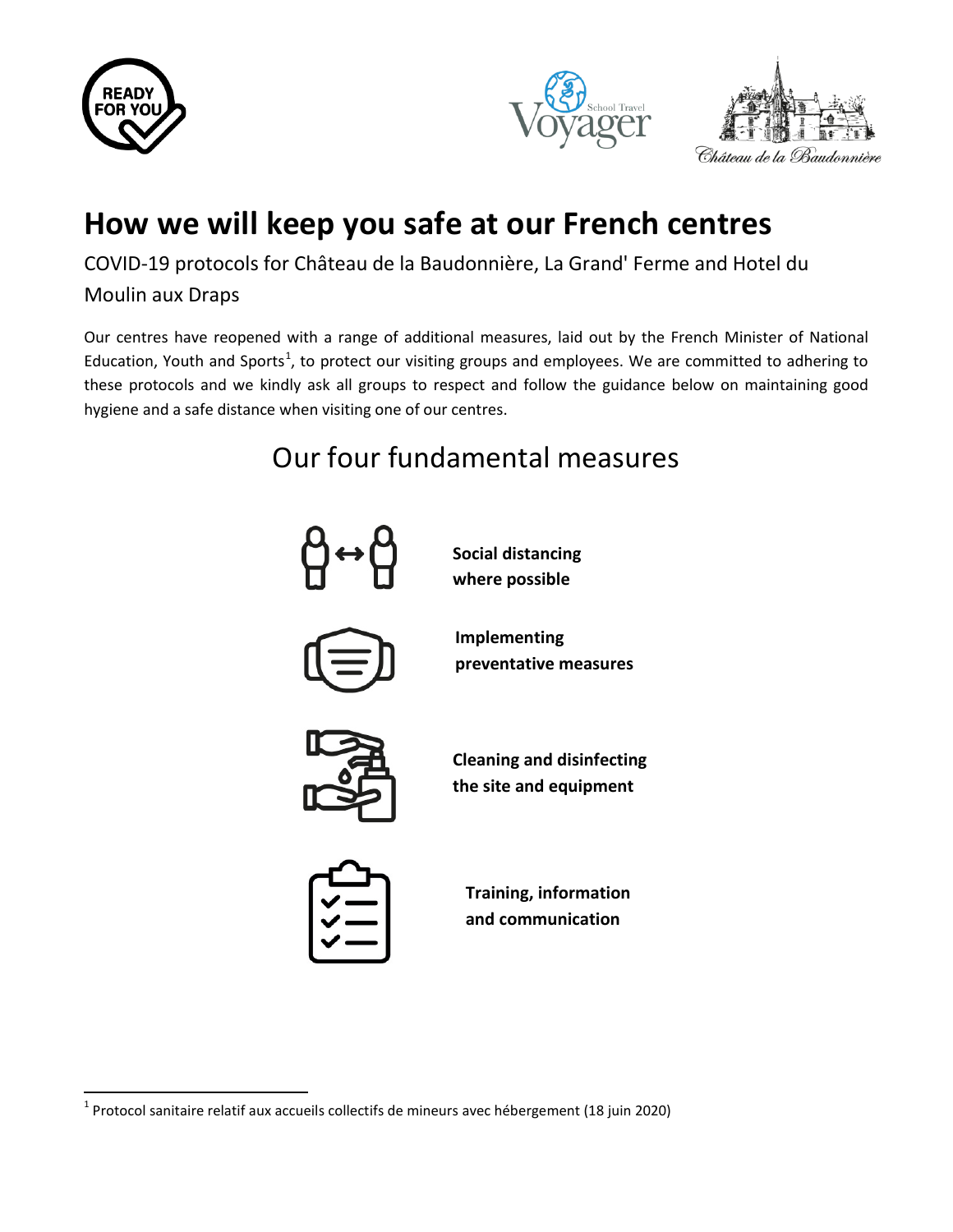### **Before arrival**

Parent and guardians have a key responsibility: If their child or someone in their household develops symptoms or has a fever of 38°C or more, their child must **not** partake in the trip.

Our staff also follow this protocol – any employee that develops symptoms will not come to work.

### **Maintaining social distancing where possible**

Each school group will be treated as a bubble, with it's own activity programme, accommodation block and dining room, and will not come into contact with any other school groups during their stay.

Groups must respect social distancing rules by keeping at least a metre distance to avoid direct contact, respiratory contamination and/or droplets.

Indoor spaces have been reconfigured to keep as much distance as possible between students. All beds in the dormitories are at least one metre apart, and students in the top and bottom bunks of a bunk bed, will sleep top and tail.

Social distancing doesn't apply to outdoor spaces amongst students in the same group, including sports. Outdoor classes and activities will be encouraged where possible.

#### **When to wear a mask**

When social distancing isn't possible, it is compulsory for all students and staff to wear a mask. Masks must also be worn by anyone on the move, for example, visiting the toilet, walking to breakfast, to an activity etc.

Parents and teachers should make sure that each member of the group has enough masks to last them for the duration of the trip.

### **Implementing preventive measures**

The preventive measures below are the most effective solutions to stopping the spread of the virus and are to be enforced constantly, everywhere, and by everyone.

### **Hand washing**

Washing hands thoroughly with water and soap for at least 30 seconds is essential before drying hands with a **disposable** paper towel where possible or otherwise by air drying. Failing that, hand sanitizer can be used.

Hands must be washed at the very minimum:

- When arriving onsite
- Before and after each activity
- Before and after every meal
- After blowing your nose, coughing or sneezing

*Version 1 Published 8/09/2020 2*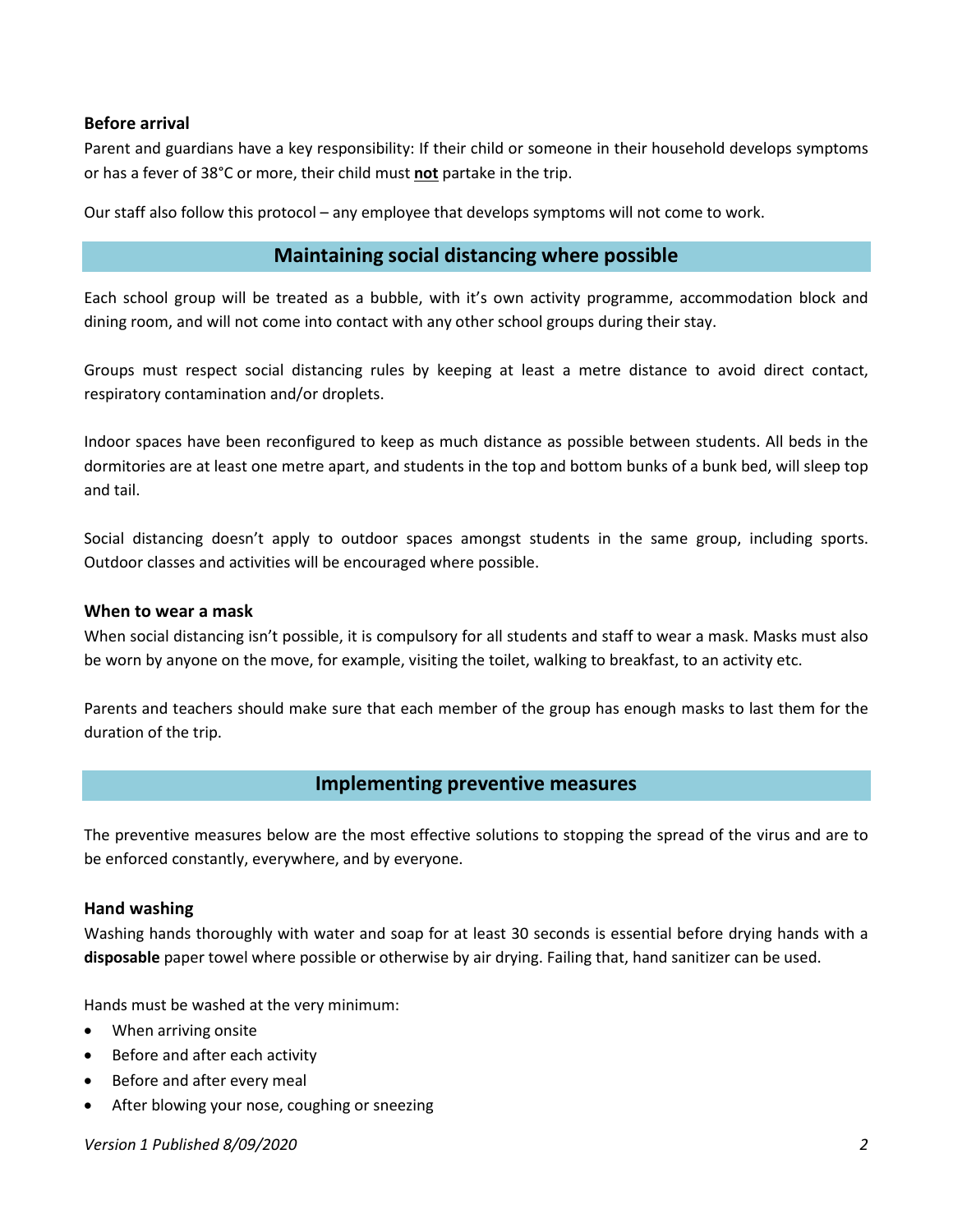Before entering dormitories

Parents and teachers should ensure that each member of the group brings their own hand sanitizer.

As well as maintaining hand hygiene, students will be reminded to avoid touching their face.

To ensure these preventative measures are being enforced, we are committed to regular reminders and monitoring, with an adaptable approach to student age and special needs requirements.

### **Visitors**

All external visitors, including coach drivers, must comply with the centre's preventative measures for example wearing a mask, washing hands, maintaining social distance etc.

### **Ventilation of buildings and dormitories**

All buildings will be aired frequently for at least 10 minutes. Buildings that are being used during the day will be aired in the morning before students arrive, during each activity, at lunch and in the evening.

### **Cleaning and disinfecting**

Cleaning and disinfecting our buildings and equipment is essential in stopping the spread of the virus. We are committed to cleaning and disinfecting:

- Each dormitory every day
- Toilets regularly throughout the day
- Frequently touched surfaces, like door handles and light switches during the day
- All equipment used after each activity

### **Catering**

Students are grouped by ten with a one-metre distance between tables. Students will be served at the table by centre staff wearing a mask. Hands must be washed before and after every meal and students will be reminded of preventative measures e.g. not sharing food, water, cutlery etc. Wearing a mask is compulsory in the dining room except while seated at the table. The dining halls will be ventilated before and after each meal and during where possible. All floors and surfaces will be cleaned after each meal.

### **On-site activities**

The majority of on-site activities will be available as usual and the animateurs are trained to disinfect each piece of equipment after every activity.

### **Training, information and communication**